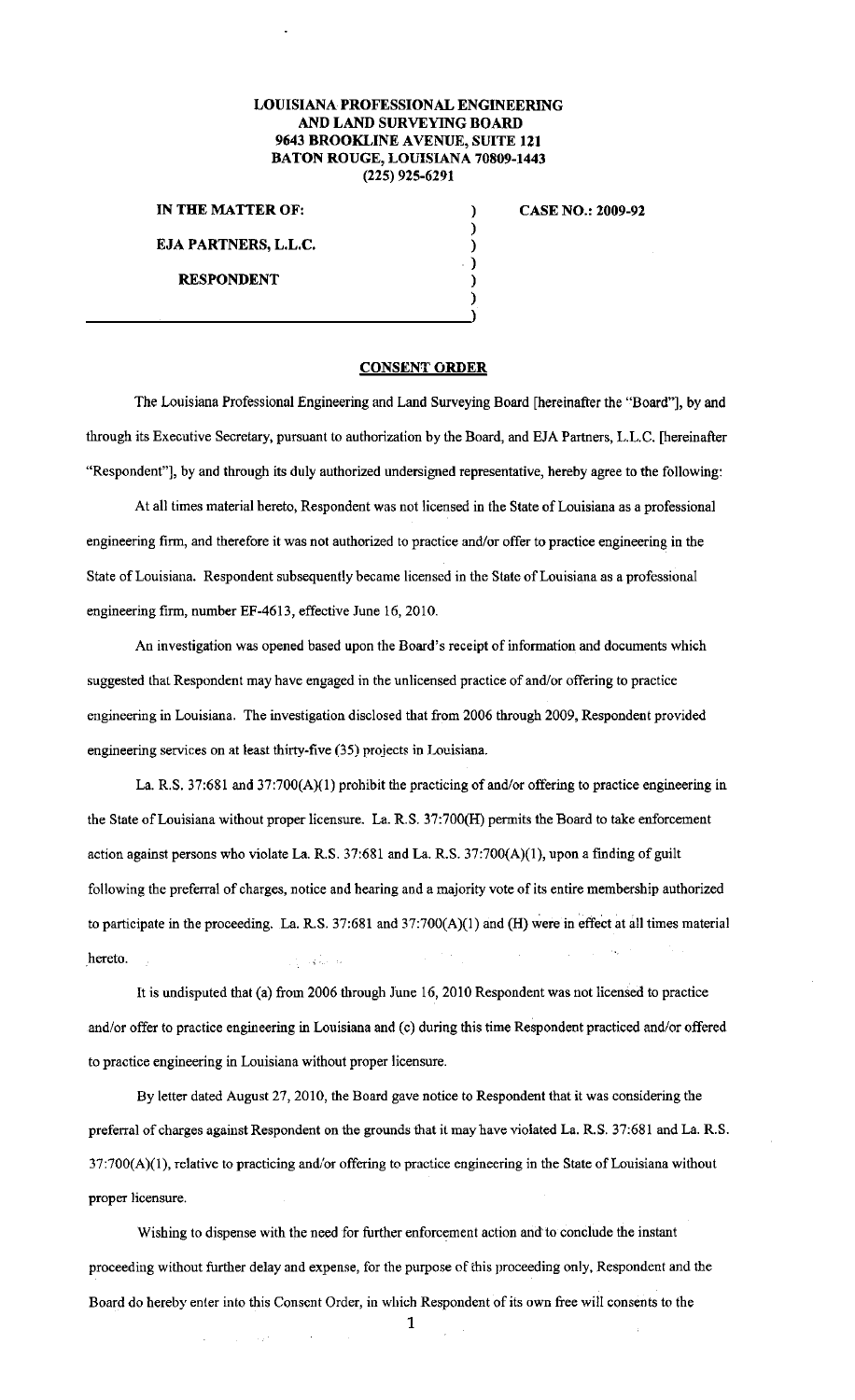issuance of a Consent Order by the Board, wherein Respondent agrees to (a) pay a fme of five hundred (\$500.00) dollars, (b) pay administrative costs of two hundred twenty and 61/100 (\$220.61) dollars, and (c) the publication of this Consent Order on the Board's website and a summary of this matter in the Board's official journal, the Louisiana Engineer and Surveyor Journal, and the reporting of this matter to the National Council of Examiners for Engineering and Surveying (NCEES), identifying Respondent by name.

Respondent admits to violations of the referenced laws and/or rules regarding the practicing of and/or offering to practice engineering in Louisiana without proper licensure. Respondent acknowledges awareness of said laws and/or mles and states that it will comply with all applicable laws and rules henceforth. Respondent has been advised of its right to be represented by counsel before the Board and/or to appear at any hearing personally or by counsel and present witnesses and evidence in its own behalf, and it hereby waives this right and its right to appeal; and it states affirmatively that it has been afforded all administrative remedies due it under the law.

Therefore, in consideration of the foregoing and by its signing this Consent Order, Respondent does hereby waive its right to a hearing before the Board, to the presenting of evidence and witnesses in its behalf, to Findings of Fact and Conclusions of Law in this case, and to judicial review of this Consent Order.

Respondent hereby represents (a) that it fully understands the meaning and intent of this Consent Order, including but not limited to its final and binding effect, (b) that it has voluntarily entered into this Consent Order and that no other promise or agreement of any kind has been made to or with it by any person whatsoever to cause the execution of this instrument and (c) that the sanctions set forth in this Consent Order do not prevent the Board from taking further disciplinary or enforcement action against Respondent on matters not specifically addressed in this Consent Order.

WHEREFORE, the Louisiana Professional Engineering and Land Surveying Board and Respondent agree that:

I. Respondent shall pay a fme of five hundred (\$500.00) dollars, which shall be tendered to the Board by certified check payable to the Board, due upon the signing of this Consent Order; and

2. Respondent shall pay administrative costs of two hundred twenty and 61/100 (\$220.61) dollars, which shall be tendered to the Board by certified check payable to the Board, due upon the signing of this Consent Order; and

3. This Consent Order shall be published on the Board's website and a summary of this matter shall be printed in the official journal of the Board, the Louisiana Engineer and Surveyor Journal, and reported to the National Council of Examiners for Engineering and Surveying (NCEES), identifying Respondent by **name; and** 

4. This Consent Order shall not become effective unless and until it is accepted and signed by and on behalf of the Board. Should the Board not accept and sign this Consent Order, it is agreed that

2